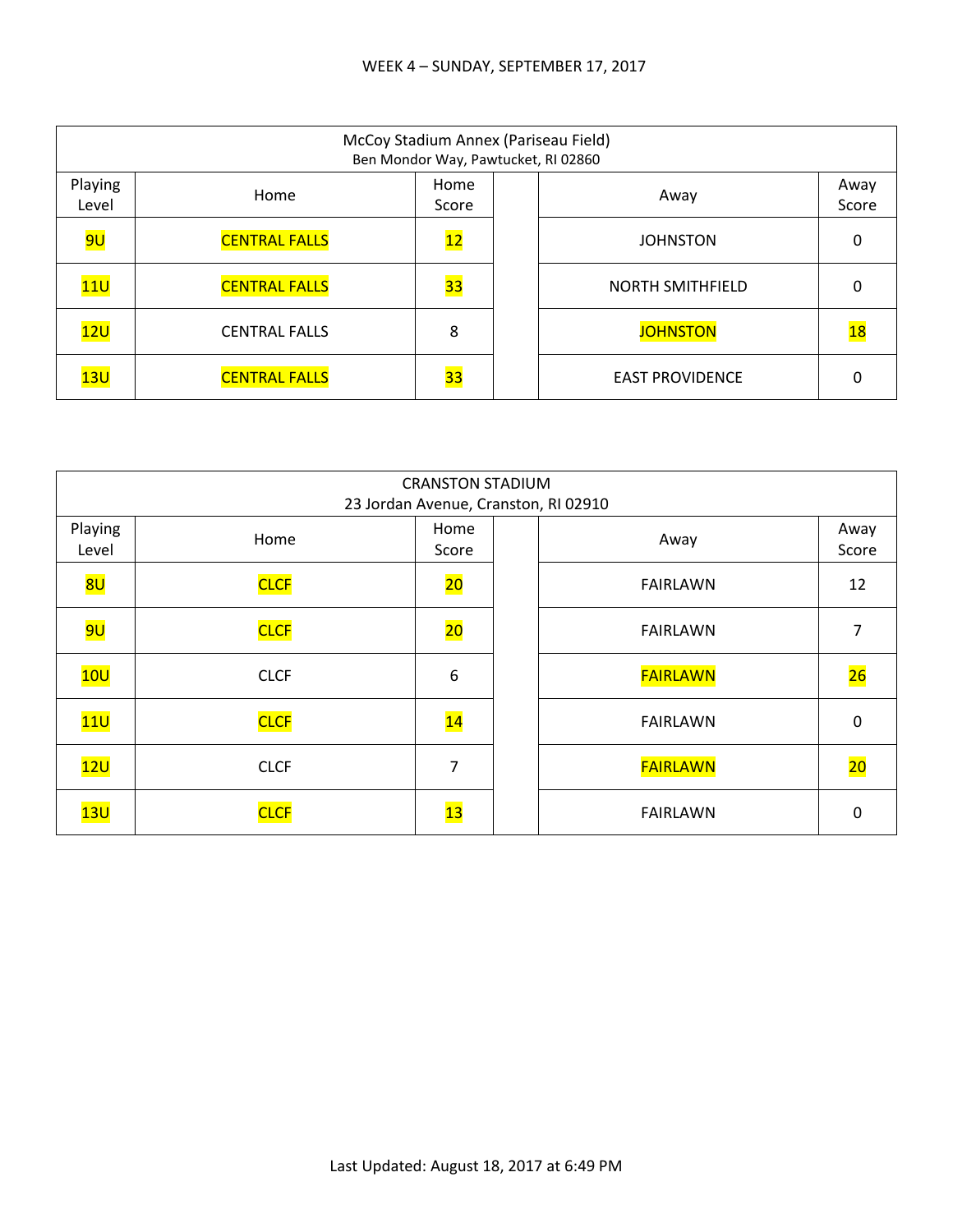|                  | EXETER / WEST GREENWICH SENIOR HIGH SCHOOL<br>930 Nooseneck Hill Road, West Greenwich, RI 02817 |               |  |                 |                 |  |  |  |
|------------------|-------------------------------------------------------------------------------------------------|---------------|--|-----------------|-----------------|--|--|--|
| Playing<br>Level | Home                                                                                            | Home<br>Score |  | Away            | Away<br>Score   |  |  |  |
| 8 <sub>U</sub>   | <b>NORTH SMITHFIELD</b>                                                                         | 6             |  | <b>JOHNSTON</b> | $\overline{24}$ |  |  |  |
| 10U              | <b>EXETER / WEST GREENWICH</b>                                                                  | 0             |  | <b>JOHNSTON</b> | 33              |  |  |  |
| 13U              | <b>EXETER / WEST GREENWICH</b>                                                                  | $\Omega$      |  | <b>JOHNSTON</b> | 33              |  |  |  |

| <b>DURFEE HIGH SCHOOL</b><br>360 Elsbree Street, Fall River, MA 02720 |                   |                 |  |                        |                 |  |  |
|-----------------------------------------------------------------------|-------------------|-----------------|--|------------------------|-----------------|--|--|
| Playing<br>Level                                                      | Home              | Home<br>Score   |  | Away                   | Away<br>Score   |  |  |
| 8U                                                                    | <b>FALL RIVER</b> | 32              |  | <b>EAST PROVIDENCE</b> | 0               |  |  |
| <mark>9U</mark>                                                       | <b>FALL RIVER</b> | $\overline{14}$ |  | <b>EAST PROVIDENCE</b> | 6               |  |  |
| 10U                                                                   | <b>FALL RIVER</b> | 6               |  | <b>EAST PROVIDENCE</b> | $\overline{24}$ |  |  |
| 11U                                                                   | <b>FALL RIVER</b> | <u> 19</u>      |  | <b>EAST PROVIDENCE</b> | 13              |  |  |
| 12U                                                                   | <b>FALL RIVER</b> | $\overline{19}$ |  | <b>EAST PROVIDENCE</b> | 6               |  |  |
| 13U                                                                   | <b>FALL RIVER</b> | 14              |  | <b>DARLINGTON</b>      | O               |  |  |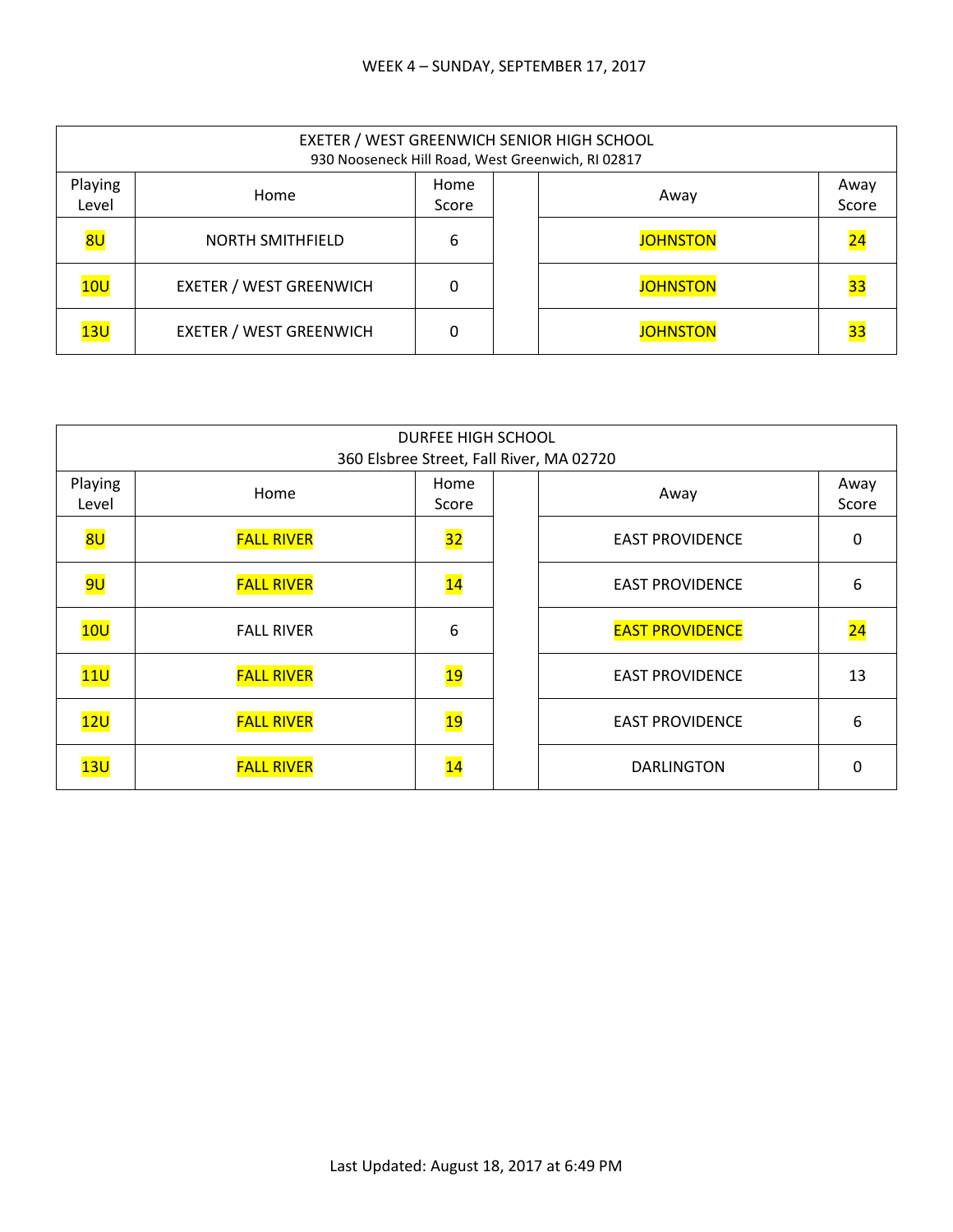|                  | LINCOLN HIGH SCHOOL<br>135 Old River Road, Lincoln, RI 02865 |                 |  |                         |               |  |  |  |
|------------------|--------------------------------------------------------------|-----------------|--|-------------------------|---------------|--|--|--|
| Playing<br>Level | Home                                                         | Home<br>Score   |  | Away                    | Away<br>Score |  |  |  |
| 8U               | <b>LINCOLN</b>                                               | 0               |  | <b>DARLINGTON</b>       | 30            |  |  |  |
| <mark>9U</mark>  | <b>LINCOLN</b>                                               | 30              |  | <b>NEW BEDFORD</b>      | 12            |  |  |  |
| 10U              | <b>LINCOLN</b>                                               | 12              |  | <b>DARLINGTON</b>       | 0             |  |  |  |
| 12U              | <b>LINCOLN</b>                                               | 26              |  | <b>DARLINGTON</b>       | 0             |  |  |  |
| 13U              | <b>LINCOLN</b>                                               | $\overline{20}$ |  | <b>NORTH SMITHFIELD</b> | 0             |  |  |  |

|                                                   | NORTH PROVIDENCE HIGH SCHOOL<br>1828 Mineral Spring Avenue, North Providence, RI 02904 |   |  |                             |               |  |  |  |
|---------------------------------------------------|----------------------------------------------------------------------------------------|---|--|-----------------------------|---------------|--|--|--|
| Playing<br>Home<br>Home<br>Away<br>Level<br>Score |                                                                                        |   |  |                             | Away<br>Score |  |  |  |
| 9U                                                | <b>NORTH PROVIDENCE</b>                                                                | 0 |  | <b>KILLINGLY - BROOKLYN</b> | 32            |  |  |  |
| 11U                                               | <b>NORTH PROVIDENCE</b>                                                                | ŋ |  | <b>WOONSOCKET</b>           | 32            |  |  |  |
| 12U                                               | <b>NORTH PROVIDENCE</b>                                                                |   |  | <b>SEEKONK</b>              | 30            |  |  |  |